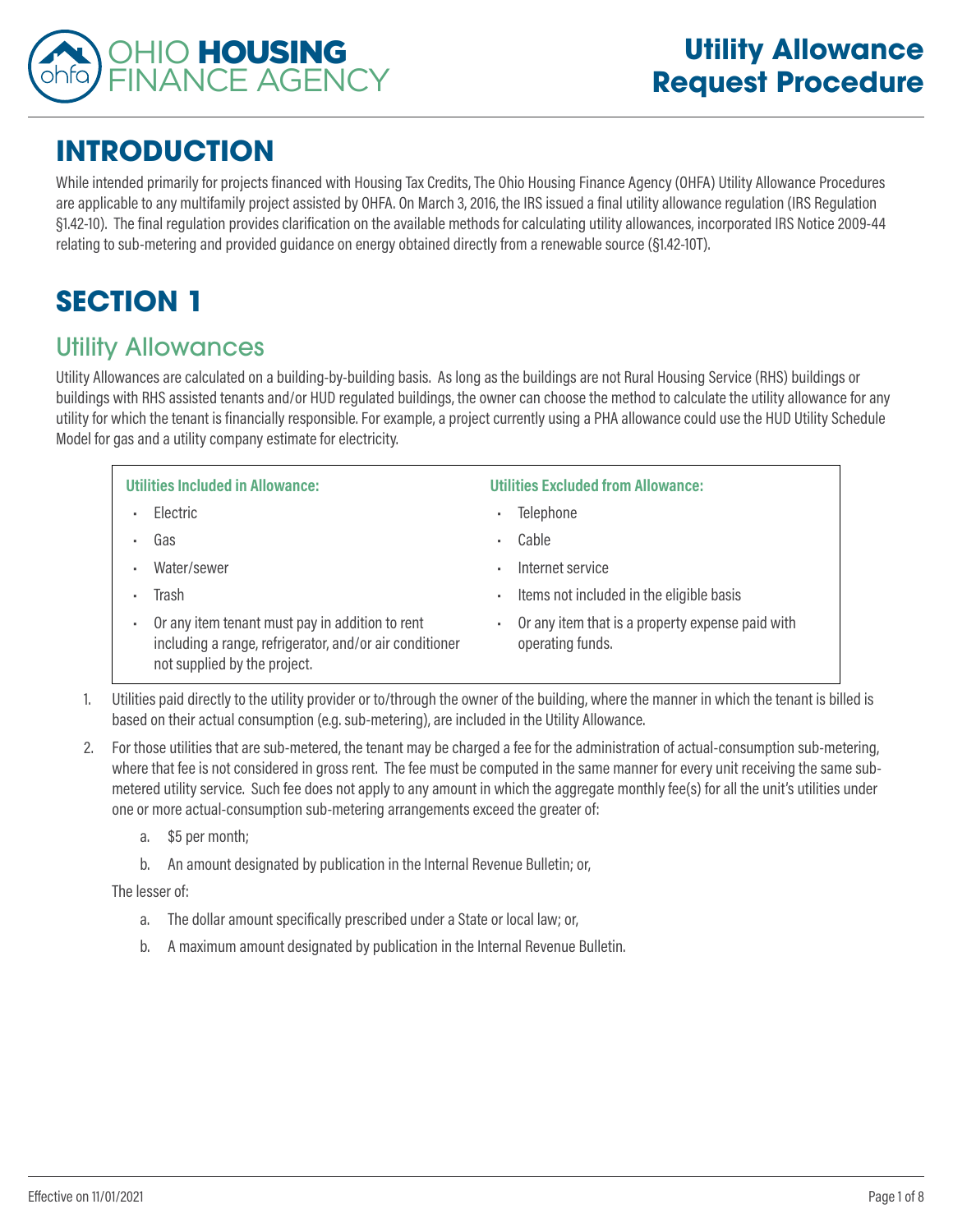

## Utility Allowance Methods

Of the available methods to calculate a utility allowance, OHFA will accept the following utility methods as defined in IRS Regulation §1.42-10.

#### **The following do not require OHFA approval:**

- 1. Public Housing Authority (PHA) Allowance;
- 2. Utility allowances as required by other federal programs:
	- a. Rural Housing Services (RHS) buildings or buildings with RHS assisted residents: The applicable Utility Allowance for the project will be determined under the method prescribed by the RHS (or successor agency), whether or not the building or its tenants also receive other state or federal assistance, including any units occupied by tenants receiving rental assistance payments from the Department of Housing and Urban Development (HUD). No other utility method can be used by RHS buildings or buildings with RHS assisted residents.
	- b. HUD regulated buildings layered with any program: If neither the building or any resident in the building receives RHS rental assistance payments, and the rents and the Utility Allowances of the building are regulated by HUD (HUD regulated building), the applicable Utility Allowance for all rent restricted units in the building is the applicable HUD Utility Allowance. No other utility method described in this section can be used by HUD regulated buildings.
	- c. Units occupied by tenants who receive a Housing Choice Voucher (HCV): The utility allowance for that unit is the utility allowance published by the Housing Authority that issues the HCV.

#### **The following alternative methods must be reviewed and approved by OHFA:**

- 1. Utility Company Estimate
- 2. HUD Utility Schedule Model
- 3. Engineer's Energy Consumption Model

### 2013 Final HOME Rule

The 2013 Final HOME Rule requires Participating Jurisdictions (PJs) to determine an individual utility allowance for each HOME rental project either (1) by using the HUD Utility Schedule Model or (2) by otherwise determining the allowance based upon the specific utilities used at the project.

After receiving guidance from our local HUD office, OHFA will require owners of projects that received HOME funds on or after August 23, 2013 to request a utility allowance from OHFA. Owners of these projects will no longer be able to use the Public Housing Authority (PHA) allowance for any HOME units in the project. Owners of these projects are required to submit an individual utility allowance by using either the HUD Utility Schedule Model, utility company estimate or engineer's energy consumption model.

#### **LIHTC/HOME Units with HCV Assistance Established after 8/23/13**

The HOME program does not allow the PHA utility allowance to be utilized when determining gross rent. When the household also resides a housing choice voucher (HCV) tenant, the owner must use an OHFA approved UA for HOME and the PHA utility allowance for LIHTC . This means gross rent for a HCV unit that is also a LIHTC unit layered with HOME funds established after August 23, 2013, needs to be calculated two different ways. For LIHTC rent compliance, owners will use the PHA UA, tenant paid rent, and any non-optional charges to determine the gross rent. For the HOME program, owners will use the OHFA approved UA, tenant paid rent AND the Housing Choice Voucher Assistance Amount to determine Gross Rent. Owners must be in compliance with both programs max rent if they decide to make a HCV tenant a HOME unit. Example on the next page.

Owners must demonstrate the unit is in compliance with the LIHTC and HOME rent requirements. The OHFA TIC will reflect the LIHTC rent compliance. Owners are required to add the specific [LIHTC/HOME with HCV unit Clarification Record](https://www.ohiohome.org/compliance/documents/PC-E37-LIHTC-HOME-HCV.pdf) to the file that will illustrate HOME rent compliance. This clarification record should be filed behind page 2 of the TIC.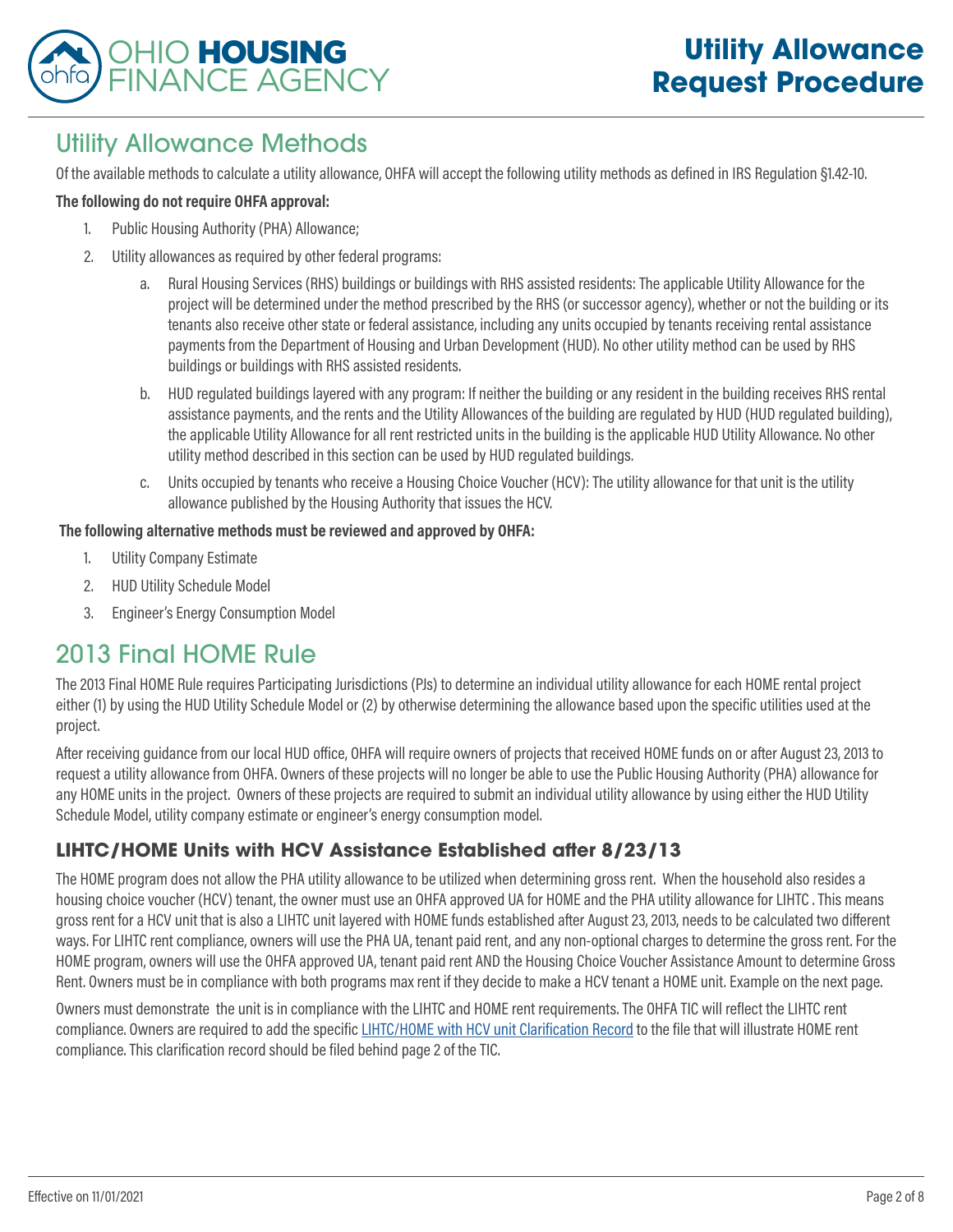

#### LIHTC/ HOME unit with HCV **IN COMPLIANCE**

| <b>Max Rent Info</b>          |         | <b>LIHTC Rent Compliance</b> |         | <b>HOME Rent Compliance</b> |       |
|-------------------------------|---------|------------------------------|---------|-----------------------------|-------|
| LIHTC Max Rent                | \$1,000 | TPR amount                   | \$300   | <b>TPR</b>                  | \$300 |
| <b>HOME Max Rent</b>          | \$900   | <b>HCV Excluded</b>          |         | HCV amount                  | \$450 |
|                               |         | PHA UA                       | \$120   | <b>OHFA Approved UA</b>     | \$100 |
| <b>Utility Allowance Info</b> |         | <b>LIHTC Gross Rent</b>      | \$420   | <b>Gross Rent</b>           | \$850 |
| PHA UA                        | \$120   | <b>LIHTC Max Rent</b>        | \$1,000 | Max Rent                    | \$900 |
| <b>OHFA Approved UA</b>       | \$100   | In Compliance                |         | In Compliance               |       |

| Tenant Paid Rent (TPR) Amount       | \$300 |
|-------------------------------------|-------|
| Housing Choice Voucher (HCV) Amount | \$450 |

#### LIHTC/ HOME unit with HCV **OUT OF COMPLIANCE**

| <b>Max Rent Info</b>          |       | <b>LIHTC Rent Compliance</b> |       | <b>HOME Rent Compliance</b> |       |
|-------------------------------|-------|------------------------------|-------|-----------------------------|-------|
| <b>LIHTC Max Rent</b>         | \$700 | TPR amount                   | \$300 | <b>TPR</b>                  | \$300 |
| <b>HOME Max Rent</b>          | \$650 | <b>HCV Excluded</b>          |       | <b>HCV</b> amount           | \$350 |
|                               |       | PHA UA                       | \$120 | OHFA Approved UA            | \$100 |
| <b>Utility Allowance Info</b> |       | <b>LIHTC Gross Rent</b>      | \$420 | <b>Gross Rent</b>           | \$750 |
| PHA UA                        | \$120 | <b>LIHTC Max Rent</b>        | \$700 | Max Rent                    | \$650 |
| OHFA Approved UA              | \$100 | In Compliance                |       | <b>OUT OF Compliance!!</b>  |       |

| Tenant Paid Rent (TPR) Amount       | \$300 |
|-------------------------------------|-------|
| Housing Choice Voucher (HCV) Amount | \$350 |

Owners of projects that received **OHFA HOME funds prior to August 23, 2013** are not impacted by the utility allowance requirement in the 2013 Final HOME Rule and may continue to use any utility allowance method described in this policy, including PHA estimates.

# Changes to Utility Allowance

- 1. Implementation
	- a. PHA Any time the PHA makes a new utility allowance schedule available, the updated allowance can be implemented immediately but must be implemented for rent due at least 90 days after the change is made available.
	- b. For RHS buildings or buildings with RHS assisted residents and HUD regulated buildings, changes to utility allowances are expected to comply with the associated program rules.
	- c. Alternative Methods The approved allowance cannot be implemented prior to the end of the 90-day review period (discussed in Section 2), even if the owner receives an approval letter from OHFA before that time.
- 2. DevCo: It is mandatory for the following updates to be made in DevCo
	- a. Updated allowances
	- b. Current verification and/or effective date
	- c. Updated rents
		- For more information regarding these changes, click [here.](https://ohiohome.org/devco/documents/Devco_SectionV.pdf)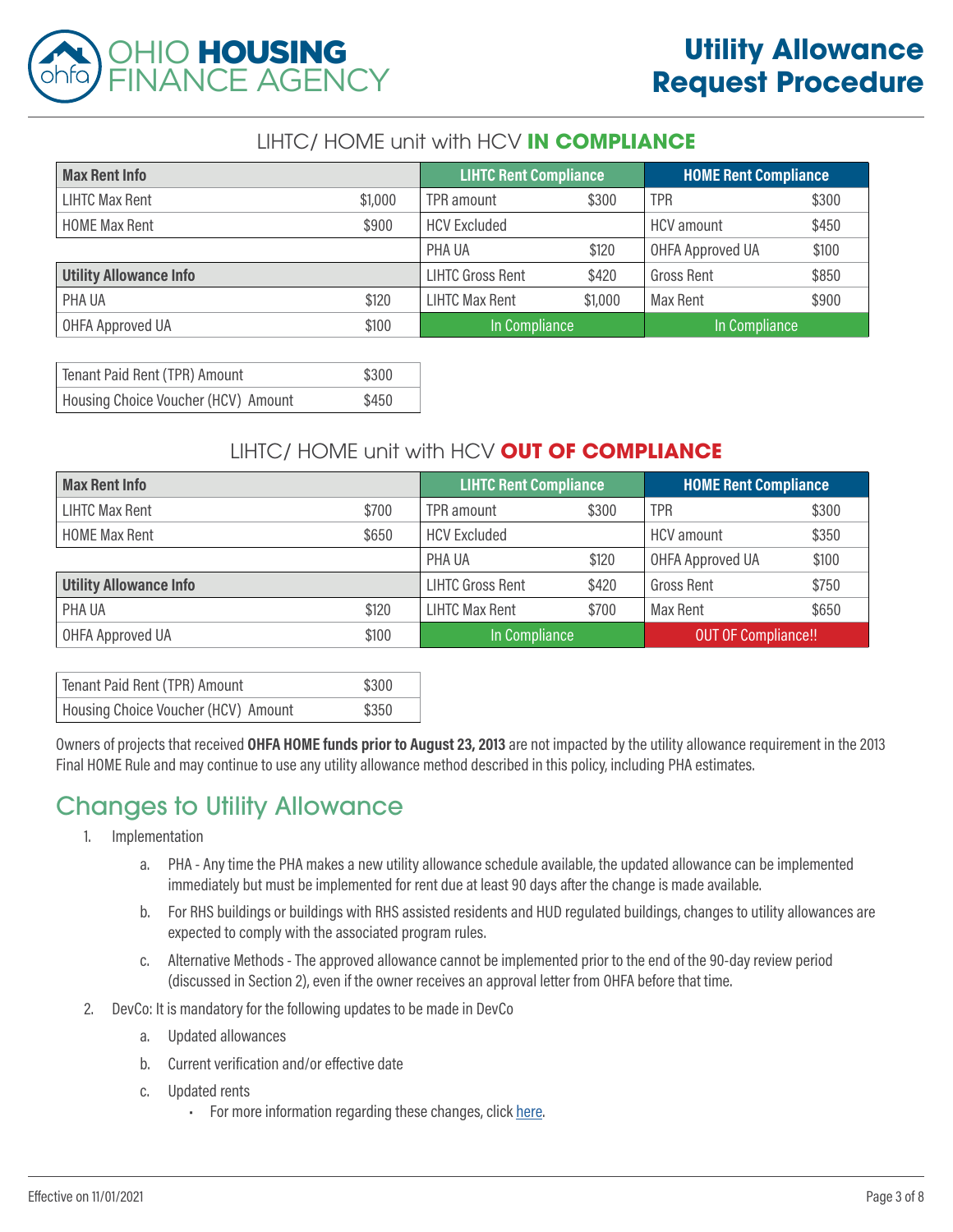

# **SECTION 2: ALTERNATIVE METHODS**

#### **Dates**

- 1. Alternative Methods should be made effective on the 91st day to be sure to allow for the 90 day waiting period.
	- a. Day one of the 90 day period begins on the date that OHFA receives the UA request.
- 2. Alternative Methods expire one year from their effective date.
- 3. Renewal requests must be submitted 90 days prior to the expiration of the current utility allowance in effect.

### Requests and Renewals

Owners are required to submit the following for all requests (per project):

- 1. A signed and dated cover letter outlining the request.
- 2. The completed [Utility Allowance Request Form \(PC-E30\)](http://ohiohome.org/compliance/documents/utilityallowanceform_PC-E30.pdf) must be submitted to: [uarequest@ohiohome.org.](mailto:uarequest%40ohiohome.org?subject=)
- 3. All documents supporting request. *(See Section 3 for more information)*. All data must be no older than 60 days prior to the start of the 90-day period (Section 1.42-10).
- 4. A copy of a 90-day notice to tenants showing UA amounts being requested.
- 5. If a utility allowance approval requires additional documentation or corrections, a request for the additional documentation or correction will be made via email and management will have 10 business days to respond.

## Approvals

Once the utility allowance is approved, it is the responsibility of the Owner and Management Company to follow procedures discussed in Section 1(D). OHFA requires that the owner maintain OHFA's approval letter and the utility allowance request in hardcopy and/or in electronic format.

### Non-renewals

If the owner chooses not to renew the utility allowance[, The Utility Allowance Statement of Non-Renewal Form \(PC-E31\)](http://ohiohome.org/compliance/documents/utilityallowancestatement_PC-E31.pdf) must be submitted prior to its expiration date.

### Noncompliance

If the owner fails to conduct an annual review of an alternative method, the noncompliance is corrected by:

- 1. Reverting to the current PHA utility allowance; AND,
- 2. Conducting and submitting a new review using current information; OR,
- 3. Submitting [The Utility Allowance Statement of Non-Renewal Form \(PC-E31\).](http://ohiohome.org/compliance/documents/utilityallowancestatement_PC-E31.pdf)

# Applications for funding

- 1. New Construction all requests must be submitted to the Office of Multifamily Housing 10 business days before submission of the final application for 9% competitive, 4% bond, or HDGF programs.
- 2. Acquisition/Rehab all requests must be submitted to the Office of Multifamily Housing by the date on which the final tax credit application is due.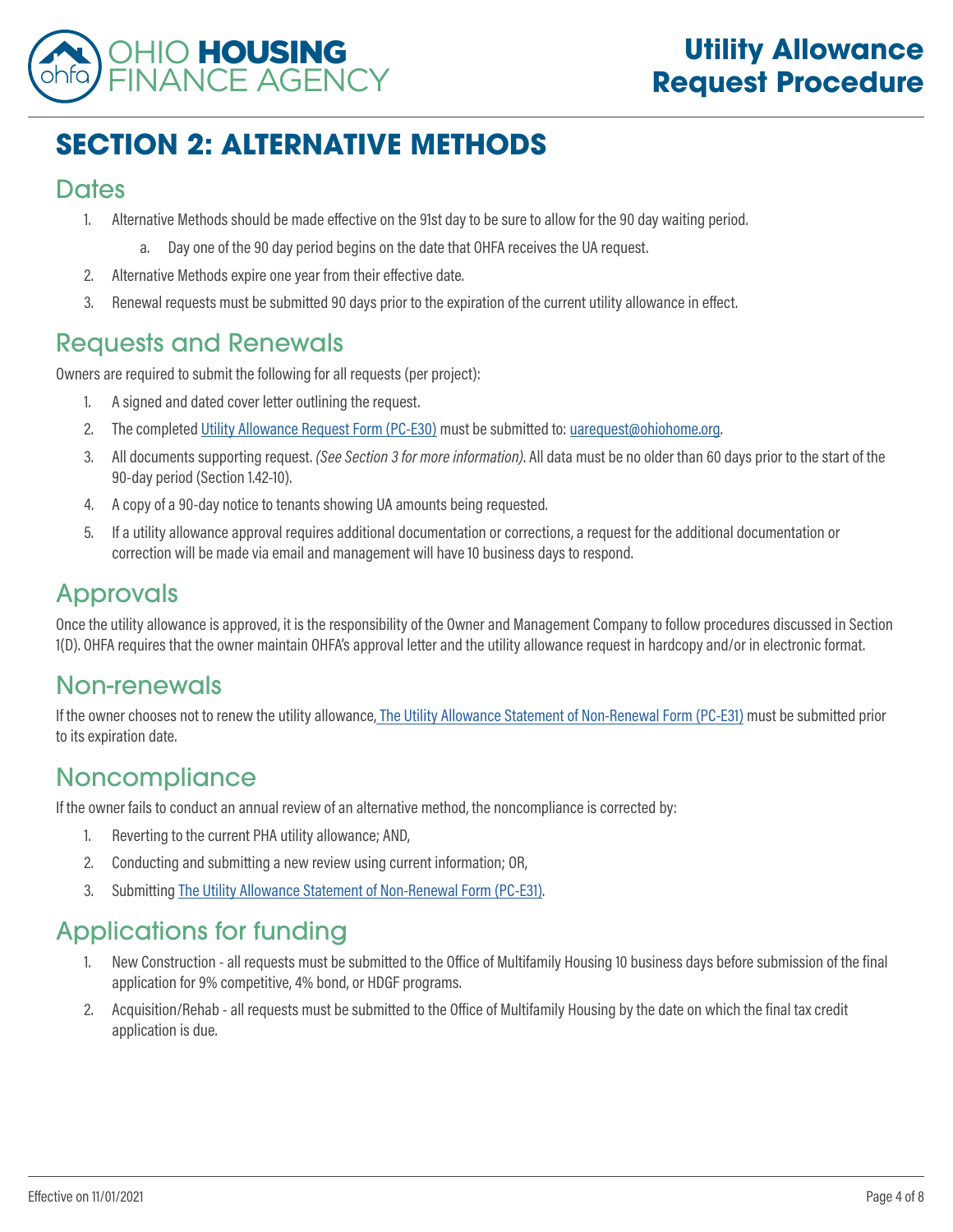

# **SECTION 3: ALTERNATIVE METHOD SUPPORT DOCUMENTATION**

## Utility Company Estimate

The estimate must be from a local utility company that provides residential service to the buildings of the project and must be on the utility company's letterhead. The estimate must be for units of similar size and construction in the same geographic area of the subject building and must take into account taxes and fees on the utilities that the tenant pays.

# HUD Utility Schedule Model

The HUD Utility Schedule Model (HUSM) submitted must be completed in either the Excel-based version or web version [available here](https://www.huduser.gov/portal/resources/utilallowance.html). All supporting documentation showing how rates, blocks, and charges were selected for each utility entered into the HUSM must be submitted.

To clear up any confusion about which unit type to apply to the current HUD Utility Schedule Model (HUSM) HUD provides these two tables. The current HUSM only allows for the selection of five unit types. The table below shows how these unit types are related to the unit types and type numbers from the Residential Energy Consumption Survey (RECS).

| <b>Current Model Unit Types</b>    |                                |                         |  |
|------------------------------------|--------------------------------|-------------------------|--|
| <b>Unit Types</b>                  | <b>Based on RECS Unit Type</b> | <b>RECS Type Number</b> |  |
| Single Family House                | SF Det                         |                         |  |
| Single Family Attached             | SF Att                         | 3                       |  |
| Lowrise Apartment (2 - 4 units)    | Apt 2-4                        | 4                       |  |
| Larger Apartment Bldgs. (5+ units) | Apt $5+$                       | 5                       |  |
| <b>Manufactured Homes</b>          | Mobile                         |                         |  |

The previous HUSM allowed for the selection of 10 unit types and four alternatives. The table below shows how these unit types are related to the five RECS unit types and type numbers. Please use this table to determine the appropriate unit type to use in the current model. For example, a townhouse under the previous HUSM is currently identified as a Single Family Attached unit with a RECS type number of 3, so please choose Single Family Attached for the unit type in the current model.

| <b>Previous Model Unit Types</b> |                                |                         |  |
|----------------------------------|--------------------------------|-------------------------|--|
| <b>Unit Types</b>                | <b>Based on RECS Unit Type</b> | <b>RECS Type Number</b> |  |
| Detached houses                  | SF Det                         | 2                       |  |
| Duplexes, row or townhouses      | SF Att                         | 3                       |  |
| Garden and high rise apartments  | Apt $5+$                       | 5                       |  |
| Manufactured homes               | Mobile                         | 1                       |  |
| <b>Duplex</b>                    | <b>SF Att</b>                  | 3                       |  |
| <b>Triplex</b>                   | SF Att                         | 3                       |  |
| Fourplex                         | SF Att                         | 3                       |  |
| Townhouse - within row           | <b>SF Att</b>                  | 3                       |  |
| Townhouse - end of row           | SF Att                         | 3                       |  |
| Multifamily                      | Apt 2-4                        | 4                       |  |
| Highrise                         | Apt $5+$                       | 5                       |  |
| Apartment                        | Apt 2-4                        | 4                       |  |
| Alternative 1                    | Apt 2-4                        | 4                       |  |
| Alternative 2                    | Apt 2-4                        | 4                       |  |
| Alternative 3                    | Apt 2-4                        | 4                       |  |
| Alternative 4                    | Apt 2-4                        | 4                       |  |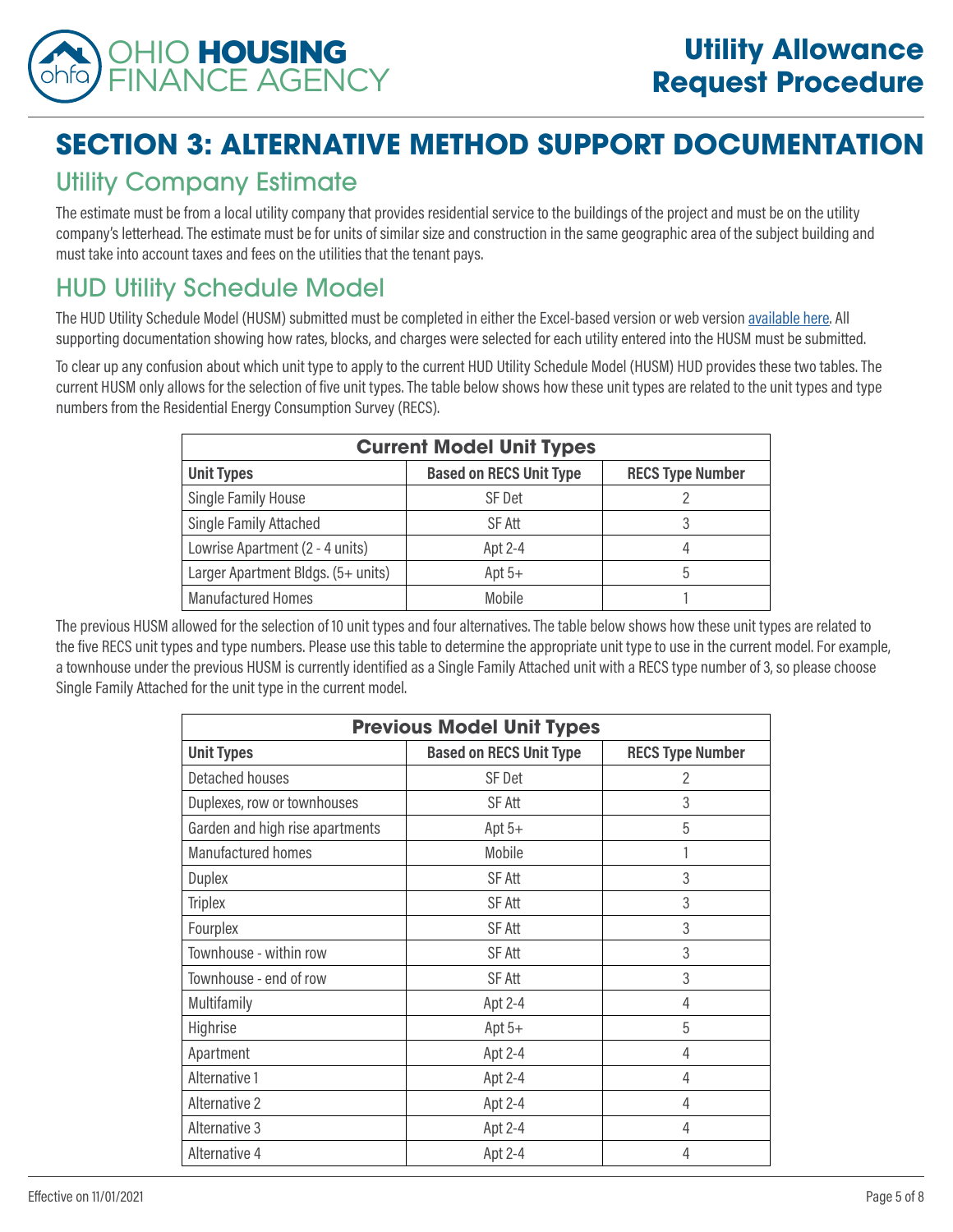

# Engineer's Energy Consumption Model

The Engineer's Energy Consumption Model submitted must, at minimum, take into account specific factors including (but not limited to) unit size, building orientation (e.g. townhouse versus garden unit), design and materials, mechanical systems, appliances, characteristics of building location and available historical data. The energy professional or firm conducting the allowance calculations must submit an energy consumption model projection and meet all of the following conditions:

- 1. A complete copy of the energy consumption model projection. The projection should show the steps of the process, the projected consumptions and dollar amounts including taxes and fee.
- 2. Documentation demonstrating that staff supervising the calculation of utility allowances maintains certifications and licenses relevant to the development and implementation of an energy consumption model (e.g. Professional Engineer license, Professional Architect license, Certified Energy Manager or similar designation).
- 3. Verification of a minimum of one year's experience implementing energy consumption models.
- 4. Description of the firm or energy professional's experience implementing energy consumption models.
- 5. Submission of resumes for those completing/overseeing the utility allowance calculations.
- 6. Submission of a letter from an engineer or architect indicating that the firm or professional conducting the energy audit is not related to the owner. The firm or professional conducting the energy audit must not be related to the owner within the meanings of Internal Revenue Code Section 267(b) or 707(b).

# **SECTION 4: SUBMISSION OF ALTERNATIVE METHOD REQUESTS**

OHFA will accept submissions via:

- Email the UA Request and all required documentation to [uarequest@ohiohome.org](mailto:uarequest%40ohiohome.org?subject=). OR
- Mail to the attention of the Compliance Operations Manager, Office of Multifamily Housing, Ohio Housing Finance Agency, 57 East Main St., Columbus, Ohio 43215

Projects Initially Placing in Service - The owner is not required to review the utility allowances, or implement new utility allowances until the building has achieved 90% occupancy for 90 consecutive days or the end of the first year of the credit period, whichever is earlier.).

By the end of the 90-day period discussed in Section 2, OHFA will send a letter of approval or denial to the owner after the review has been completed.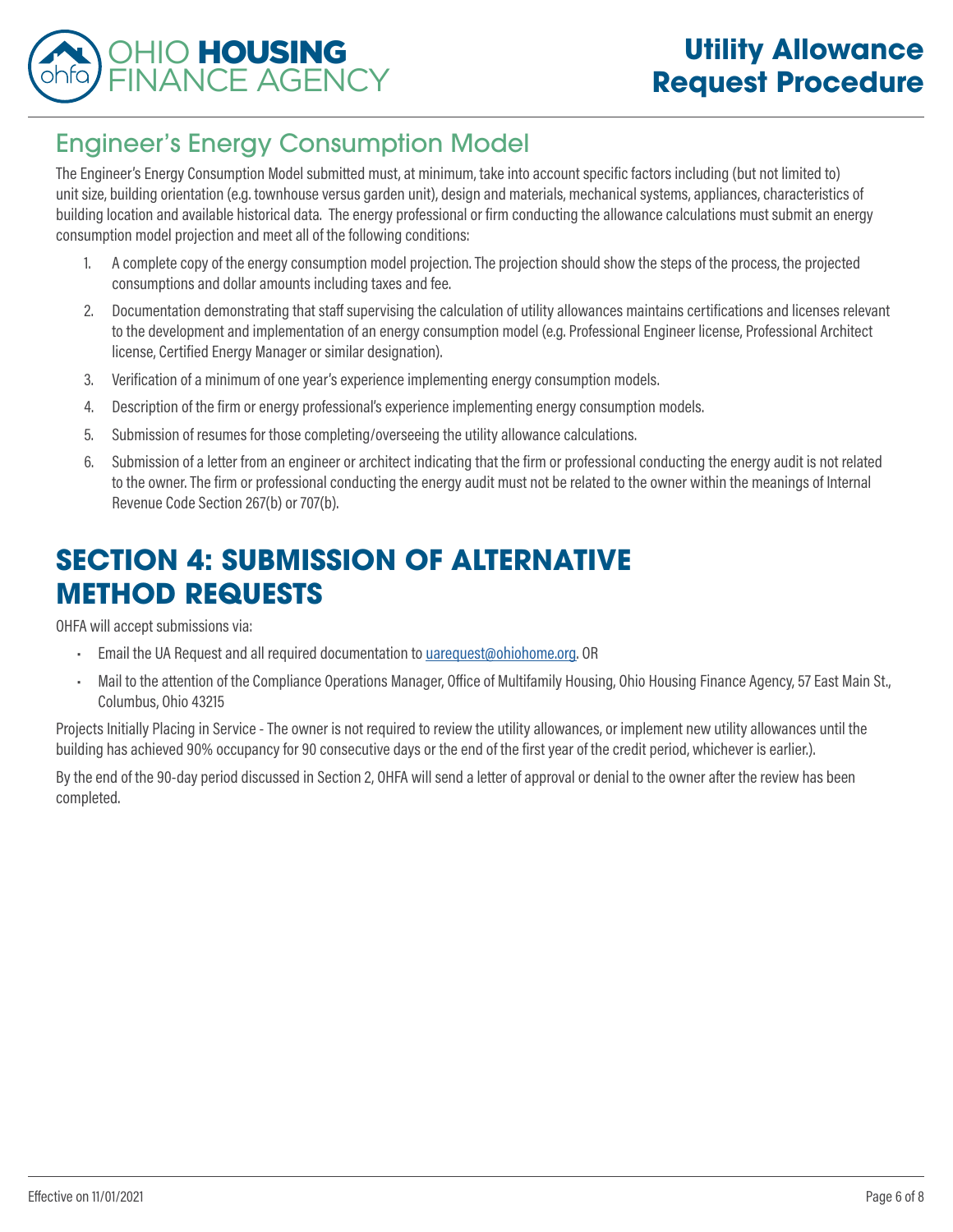

# **SECTION 5: ALTERNATIVE METHOD DENIALS AND APPEALS**

## Denials

OHFA reserves the right to deny a request for the following reasons (but not limited to):

- Insufficient or incomplete submission;
- Outstanding non-compliance issues, e.g. Uncorrected 8823s; until such time the non-compliance is cured and approved by the Compliance Operations Manager;
- Calculation errors.

# Appeals

If the utility allowance request is denied, an appeal may be submitted to OHFA with the following requirements:

- 1. Must be within 10 business days from the date of denial;
- 2. Must be in writing on company letterhead and signed by the owner or owner agent;
- 3. Must specifically describe why the appeal should be granted.

# **SECTION 6: PROJECTS IN EXTENDED USE**

During the Extended Use period, the owner is not required to submit requests for approval of any utility allowance; however, the utility allowance must be updated on an annual basis and consistent with the current utility allowance policy. Any change in utility allowances must also be completed in DevCo on an annual basis. Documentation for the utility methodology selected must be updated annually. OHFA reserves the right to request documentation demonstrating the utility allowance meets OHFA's policy.